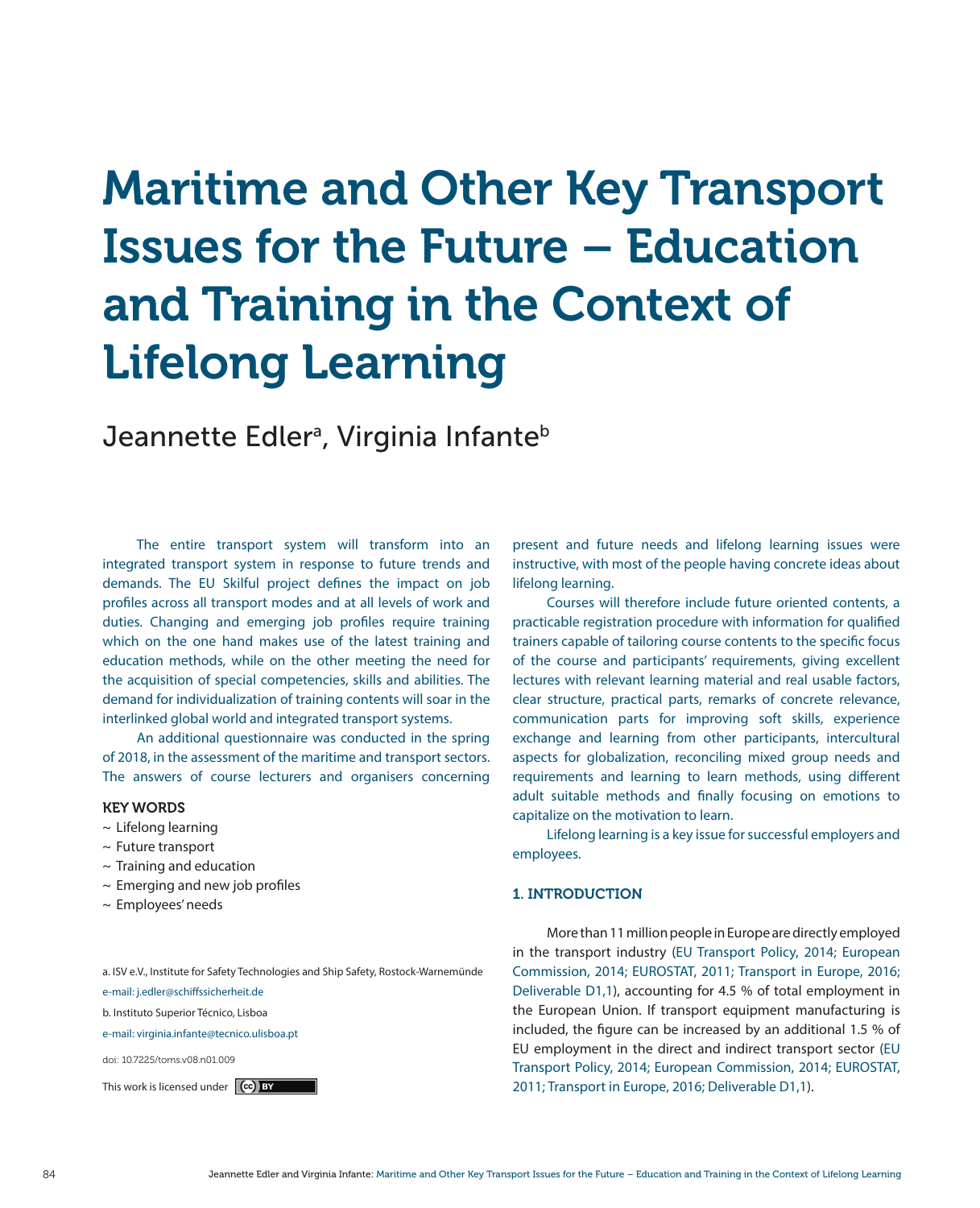Transport is changing due to the new impacts such as globalisation, electrification, smart technologies, 3-D-printing, alternative fuels, more renewable energies, alternative propulsion systems, big data, automatization, new transport concepts like mobility as a service, transport on demand and autonomous vehicles (Deliverable D1.1). Other aspects, like demographic change, global warming or climate change, will likewise influence the transport sector.

Employability has a central role in the Europe 2020 strategy and the Education and Training 2020. Vocational education and training, academic qualifications and lifelong training have a direct impact on employability and chances of employability.

Due to the future changes in professional positions owing to the mentioned paradigm shifters and game changers like, for example green and smart transport, automatization, digitalisation and innovative transport concepts, there is a perceived lack of education and training, including in the field of lifelong learning. There are:

Jobs/ positions which will be eliminated or vanish in the short-term, medium-term and long-term horizon (Deliverable D1.1),

• Jobs/ positions which will emerge in the short-term, medium-term and long-term horizon (Deliverable D1.1),

Jobs/ positions which will change in the short-term, medium-term and long-term horizon (Deliverable D1.1).

The EU Skilful project, funded by the European Union's Horizon 2020 research and innovation programme, is mainly focussed on the development of skills and competences of future transportation professionals at all levels and for all modes. The "Skilful" aimed to identify future transport trends across all transport modes, establish the main impacts on present job profiles and finally to give recommendations for the future for low-, middle- and high skilled employees. This paper refers mainly to the maritime sector.

## 2. FUTURE TRANSPORT ISSUES

#### 2.1. Maritime Transport Trends

Transport will change in the next decades due to growing population, urbanisation and changes in consumer needs. (Tipping, Schmal & Duiven, 2016).

Non-industrial, underdeveloped regions and countries suffering from overpopulation and/or food shortage caused by climate change will be forced to import more food and consumer goods. Price policy and availability will be decisive for the origin of these goods. Transport will change in Europe as well, due to infrastructural limitations. There must be a movement towards more seaborne and rail-borne short-distance transport, instead of transport by trucks or other road vehicles.

India and China will be number 1 in total population. People tend to live longer, couples will grow less children and the society will become richer. China, the USA and India will be the biggest economies in 2030. Consumer purchasing power will increase until 2030, with the developing Asia growing by a factor of eight and the OECD region by a factor of three. (Argyros & Smith, 2013) Maritime transport mode currently accounts for nearly 90 % of global trade transport. (Castonguay, 2015; UNCTAD, 2017)

Climate change costs will increase, causing water shortages in southern regions like Africa or Australia, with global warming reshaping the coastal zones. (Argyros & Smith, 2013; Saxon & Stone, 2017)

The transport of raw materials and resources will increase due to the global population growth, climate change and the anticipated impacts of easy 3-D-printing which will influence consumer demands and shipping tonnage. Easy 3-D printing is estimated to have real global impact approx. 20-50 years from now. (AEB, 2016; Müller & Karevska, 2016; DHL Trend Research, 2016)

## 2.2. Autonomous Shipping and New Shipping Routes

The usage of the Arctic and Atlantic trade routes will increase due to global warming and the minimization of ice, while the Suez Canal will probably lose importance. Unsafe passages will be avoided. (Argyros & Smith, 2013; Saxon & Stone, 2017)

Autonomous shipping will partly increase at different stages of long distance passages or short tracks. Another important factor will be the autonomous shipping of the future. Several levels of remote-controlled, partly and fully autonomous ships will be developed in the next decades and used in short and long distances shipping, all traversing the same oceanic waterways. (AAWA, 2016; MSC 98/20/2; Parasuraman, Sheridan & Wickens, 2000; Twomey & Berry, 2016; Blanke, Henriques & Bang, 2017; DNV GL, 2019)

Another new application are automated mooring systems. (Cavotec, 2017)

## 2.3. Alternative fuels: Decarbonisation, Electrification / Energy / Environmental Protection

Transport by ships is currently the most energy efficient mode of transport, anticipated to become increasingly decarbonised like other transport sectors due to the finite nature and instability of fossil fuel supply and the necessary reduction of greenhouse gases. However, the efforts will depend both on the availability of marketable alternative fuels which will replace today´s heavy fuel oil and on the already starting era of LNG or LPG, methane or electrification by fuel cells, already approved by the IMO. There will be a need for the establishment of

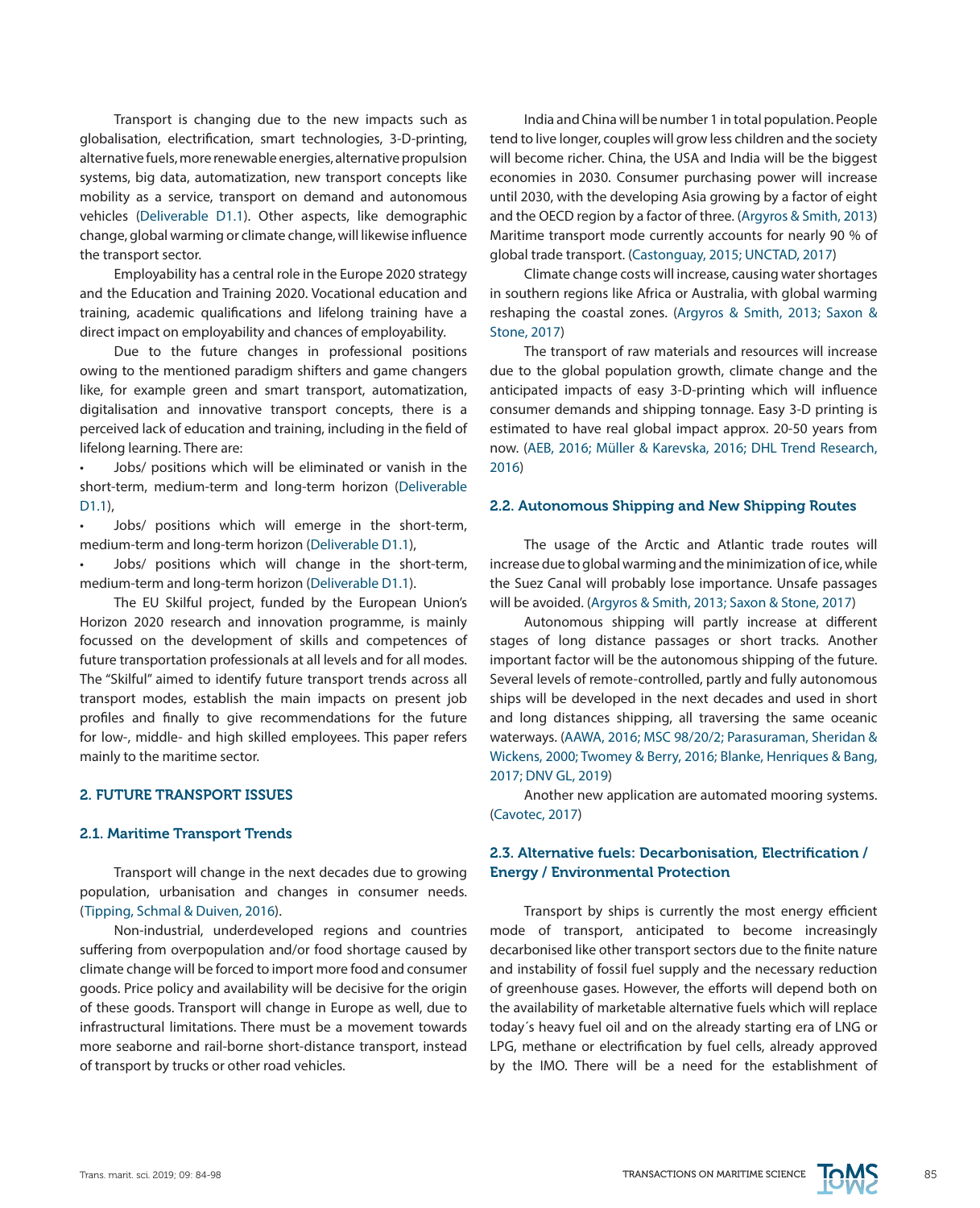supply infrastructure for the comprehensive, nationwide use of alternative fuels.

China will become the largest oil consumer in 2030, and the US the biggest natural gas consumer. Natural gas consumption in the Middle East and Europe will overtake oil consumption in 2030. China and India will have the biggest steel consumption in the world, causing iron ore to remain an important seaborne cargo in 2030. (Argyros & Smith, 2013)

New technologies will support green, smart and clean power supply in the port shore connections, as well as the reduction of energy consumption, and effective control and management of available energy. (Grolinger et al. 2016; Acciaro & Wilmsemeier, 2015)

Another important factor is the increasing awareness of the protection of the maritime inventory and the sensitive marine ecosystems. The number of initiatives to develop technologies which reduce the negative impacts of humans on the ocean, e.g. reduce underwater noise and optimize shipping efficiently, will grow. (Hagen, 2017)

Moreover, the ocean, as the home of blue biotechnology and resources, will come into greater focus as means to meet the increasing demand for food and medicines, as well as a potential source of renewable energy, like optimized offshore wind turbines, ocean tidal power stations or ocean current power plants. The ocean will consequently come under even bigger pressure as a space for different existing and new uses and demands.

#### 2.4. Digitalisation "Maritime 4.0"

The maritime industry is one of the most important economic sectors of the future and has to come to terms with more than one megatrend like the fourth industrial revolution, the digitalisation.

Ports will become increasingly interconnected and digitized. Appropriate infrastructure is of great importance, with the use of the data obtained emerging as a new field of interest in reaping valuable efficiency, security and energy saving benefits. (Hagen, 2017; Jahn, 2017)

On the other hand, data management, evaluation, safety and flow are new problem areas. The opportunities of digitalization are the development of new processes, production, ship operations, port and cross-modal aspects, as well as the overall port logistics. Innovative port technologies will become key competitive advantages. Process modifications are anticipated to increase efficiency. The collection and consolidation of data, combined with intelligent forecasting models for weather, navigation, ship operation and specific (cargo) vessel data, interconnected with hinterland traffic systems and logistics centres, will develop into an optimized logistics chain with efficient ship and port operations. If production is also connected, digital lifecycle management could no longer be merely a concept of an entire logistics chain. The safety of all networked systems is one of the most important factors for the future. (Shaikh, 2017; Hiranandani, 2014)

#### 2.5. Shipbuilding

Sustainable, smart, green shipbuilding will become the main task and a new business field in the yard industry of the future, with integrated complex systems to meet the expectations of the next decades. Climate friendly and environmental friendly products will have big potential. Shipbuilding industry has to adjust to the future trends in shipping, e.g. by building more passenger ships to meet the needs of growing population and due to the negative balances of freight transport, taking advantage of opportunities like 3-D-printing or the naval industry, due to the increasing risks of terrorism or private interests. There will be big differences between Europe, Asia and America. There will be more competition between Asia and Europe. IT-based development in ship design and shipbuilding will result in increased innovation dynamics, faster implementation and customization, small series at competitive costs. 3 D printing will also come to be used in production. Material, component and system providers are very important actors due to the fact that 70-80 % of added value in ship construction is created by the supplier business makes shipyards future system integrators.

## 2.6. Marine Technology / Deep Sea Mining / Offshore and Floating Platforms

The development of offshore oil and gas exploration and exploitation technology will go hand in hand with the opening up of new mining technically challenging fields like deep-sea mining for gas hydrates and renewable energies like ocean currents. Blue biotechnology and deep sea mining require the use of deep-sea robots, unmanned remote-operated vehicles, state-of-the-art digital observation technology, production of powerful offshore oil and gas conveyors. Floating platforms will also be an option for innovative systems- likewise meeting the needs of new zones for population.

#### 2.7. Retrofitting /Maintenance

Services will become one of the most sought-after working fields of the future. The need of qualified retrofitting and repair workforce for ship and port operations, shipyards, supply business, machinery and equipment manufacturers, will grow owing to the increasing number of ships, plants and uses in the ocean.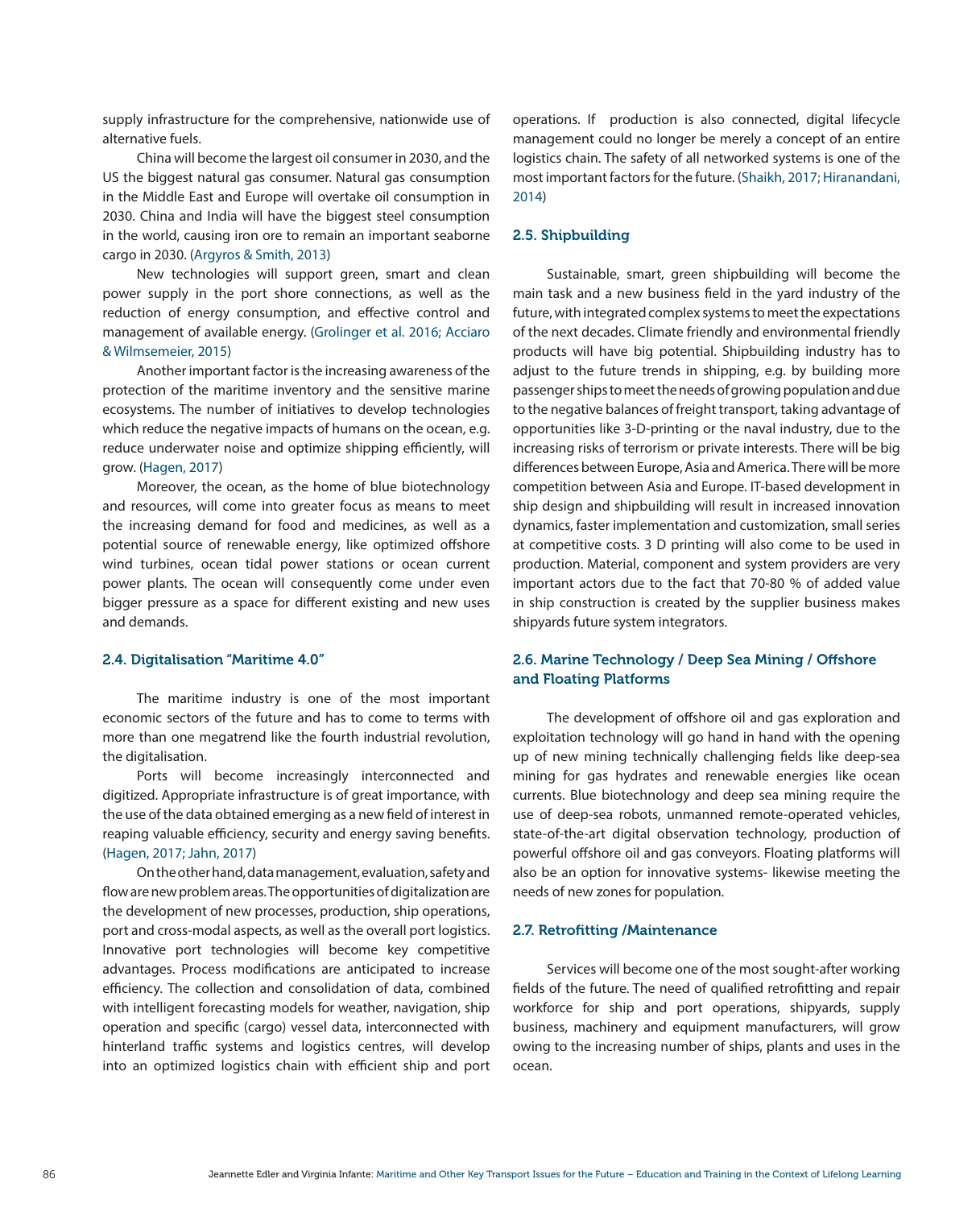The use of constantly evolving digital technologies is important. The effective realization of potential for innovations, further development of new technologies, strengthening crossinnovations for cross-sectoral development of technologies and activities, interdisciplinarity and the growing innovative power are required. Worldwide harmonization of international standards will be the main success factor in the maritime industry. For Europe to be competitive, it must harmonize interfaces and data formats. Strategic partnerships seem to be one of the most promising components.

#### 2.8. Education and Training

Over 1.2 million people are directly employed in the shipping industry as both seafarers and port workers. If logistics, supply chain management and other shipping related businesses are included, the figure increases to tens of millions worldwide. (Castonguay, 2015)

The increasing trend of utilization of complex systems in maritime-related businesses and the use of new, smart information and communication technologies and digitalisation in shipping, port logistics, offshore and maritime technologies will transform the skills required of maritime professionals to include more extensive or specialised contents and abilities. (Hagen, 2017; DNV GL Shipping, 2019)

Ongoing digitalization requires the development of a trustful dialogue between educational and training institutions, in addition to the promotion of education and training. The development of qualified personnel will be the main task of the future. Investment in not only hardware and software, but also in human resources will secure and create many maritime jobs, although their profile will dramatically change.

## 2.9. Endangered Jobs, Changing Job Profiles and New Job Profiles

The trends and the set of consequently required skills and competencies suggest that the following job profiles will be eliminated in short (2020-2030), middle (2030-2045) or long term horizon (from 2045/2050) (Bekiaris & Loukea, 2017; Ahern et al., 2019). Over the next couple of decades, mainly manual jobs are anticipated to become obsolete and replaced by technical and automated jobs using electrification and new technologies like automation and robotics. Recurring workflows and repetitive

## Table 1.

Endangered Job Profiles.

[own summary in accordance with Bekiaris & Loukea, 2017; Ahern et al., 2019].

| Endangered maritime transport job<br>profiles in the short term                                                     | Endangered maritime transport job<br>profiles in the medium term             | Endangered maritime transport job<br>profiles in the long term |
|---------------------------------------------------------------------------------------------------------------------|------------------------------------------------------------------------------|----------------------------------------------------------------|
| Manual port operators (e.g. stevedores,<br>machine operators, conductors, loaders/<br>unloaders, mooring personnel) | Drivers (truck driver, logistics drivers,<br>drivers in ports)               | Dispatchers                                                    |
| Manual warehouse operatives                                                                                         | Traditional fuel station operators and fuel<br>station maintenance personnel | Port managers                                                  |
| Ticket issuers and ticket controllers                                                                               | Port operatives                                                              | Decentralised maritime traffic managers                        |
| Freight forwarders                                                                                                  | Package handlers                                                             | Office-based dispatchers                                       |
| Logistic centre staff                                                                                               | Toll collectors and toll handling clerks                                     | Preventive maintenance technicians and<br>engineers            |
| Clerks handling transport documents                                                                                 | Booking clerks, Travel agents                                                | Technicians for port vehicles                                  |
| Onsite/Outdoor maintenance staff                                                                                    | Maritime traffic violation officers                                          | <b>Signallers</b>                                              |
| Inspectors/ Quality inspectors                                                                                      | Security guards                                                              | Insurance agents                                               |
| Schedulers                                                                                                          | Fossil fuel transport deliverers                                             |                                                                |
| Manufacturing personnel (blue collar<br>worker)                                                                     | Ship crew                                                                    |                                                                |
|                                                                                                                     | Steel production manufacturers                                               |                                                                |
|                                                                                                                     | Controllers and low level data<br>interpretation clerks                      |                                                                |
|                                                                                                                     | HR Administration personnel                                                  |                                                                |

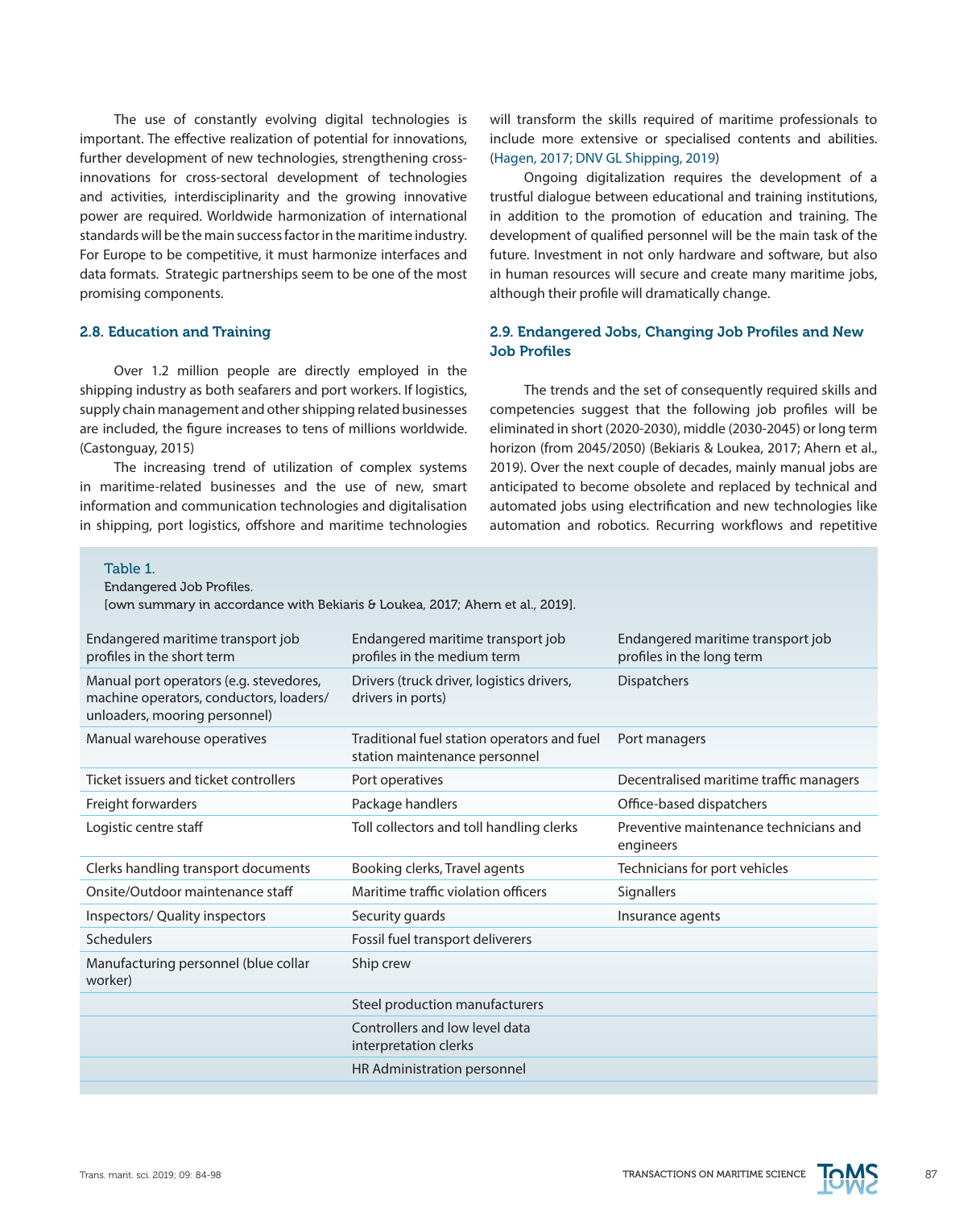#### Table 2.

Changing and New Job Profiles.

[own summary in accordance with Bekiaris & Loukea, 2017; Ahern et al., 2019].

| <b>Changing Maritime Transport Jobs</b>                               | New maritime Transport Job Profiles                                 |
|-----------------------------------------------------------------------|---------------------------------------------------------------------|
| <b>Drivers</b>                                                        | Logistics managers                                                  |
| <b>Manual Operators</b>                                               | Global freight forwarders/managers                                  |
| Ticket issuers & controllers                                          | Logistic operators at terminals & delivery dispatchers/             |
| Freight forwarders, Logistic centre staff                             | City logistics service providers                                    |
| Booking clerks & travel agents                                        | Experts on AI, Digital transformation, Big data                     |
| Transportation schedulers/planners                                    | IoT developers, IoE Engineers, 3D Printing Engineers                |
| Mobility planners                                                     | Automation & Robotics experts                                       |
| Customer service personnel                                            | Innovators development & maintenance of automated systems           |
| Customer suppliers & suppliers planning, Custom officials             | Predicting engineers                                                |
| Manufacturing staff                                                   | Alternative fuels distributors & Alternative fuel station operators |
| Fuel station operators, fuel distributors and retailers, fuel quality | Charging station operators & managers                               |
| control personnel                                                     | E-charge maintenance technicians                                    |
| Maritime traffic police                                               | Remote flying object operators                                      |
| Security controllers                                                  | Automated vehicle operators                                         |
| IT engineers                                                          | Drones operators                                                    |
| Security managers                                                     | Designers of autonomous vehicles, ships                             |
| Driving license instructors                                           | Security & cyber security experts                                   |
|                                                                       | Legal services personnel and privacy protection specialists         |
|                                                                       | Info-mobility experts                                               |
|                                                                       | Ethics and law specialists in transportation                        |
|                                                                       | Mobility integrators & MaaS aggregators/Integrated transport        |
|                                                                       | system planners                                                     |
|                                                                       | Smart delivery: Transport planners & tool developers                |
|                                                                       |                                                                     |

operating cycles in a static environment will be replaced by robots and automated machinery. Digitalization will accelerate workflows, rendering low-skilled, straightforward, simple bureaucratic jobs, paperwork and simple tasks redundant. Jobs involving the application of simple rules and simple decision making will also be replaced by computerized automatism and technologies. The blue collar worker executing manual tasks will become increasingly unnecessary, owing to the new maintenance philosophy and servicing modes preferring the replacement of entire units, like in the airplane industry, and well-organised maintenance in specialized workshops instead on-site. Experts will program machinery and computers to learn about maintenance and failures, after which the machines will learn by themselves (artificial intelligence). Autonomous driving will replace real drivers and intelligent networks, steered by intelligent predicting computer programmes using multiple sensors enabling them to take all traffic participants into account will take over the operation of autonomous vehicles and ships. Security duties will be replaced by watch-keeping drones, sensors and decision-making intelligent data programmes. (Bekiaris & Loukea, 2017; Ahern et al., 2019)

There will be a transition period in which jobs will completely or partly vanish or change. This interim period will be very important for innovators, employees and employers since accumulated existing and available knowledge needs to be saved and carefully transferred into new technologies. This circumstance will be decisive for the speed of implementation of new technologies, the pace of process adoption and sustainability. Employees have to be motivated, openminded, convinced and even fearless. Employers have to take the employees along and give them the opportunity to influence the processes, change their minds in their own time and decide to lend valuable support to the altered processes. Nevertheless, all groups participate in system alteration, have to find their new roles and fulfil their tasks.

Alteration implementation should be a bit easier in the case of changing job profiles, since there should be a basis to work on and a starting point for the adoption of new topics, instruments, processes and technologies. The traditional manual work processes will be replaced by workflows using robots and machinery. Employees are familiar with the traditional workflow, the starting point, the materials used, the support systems and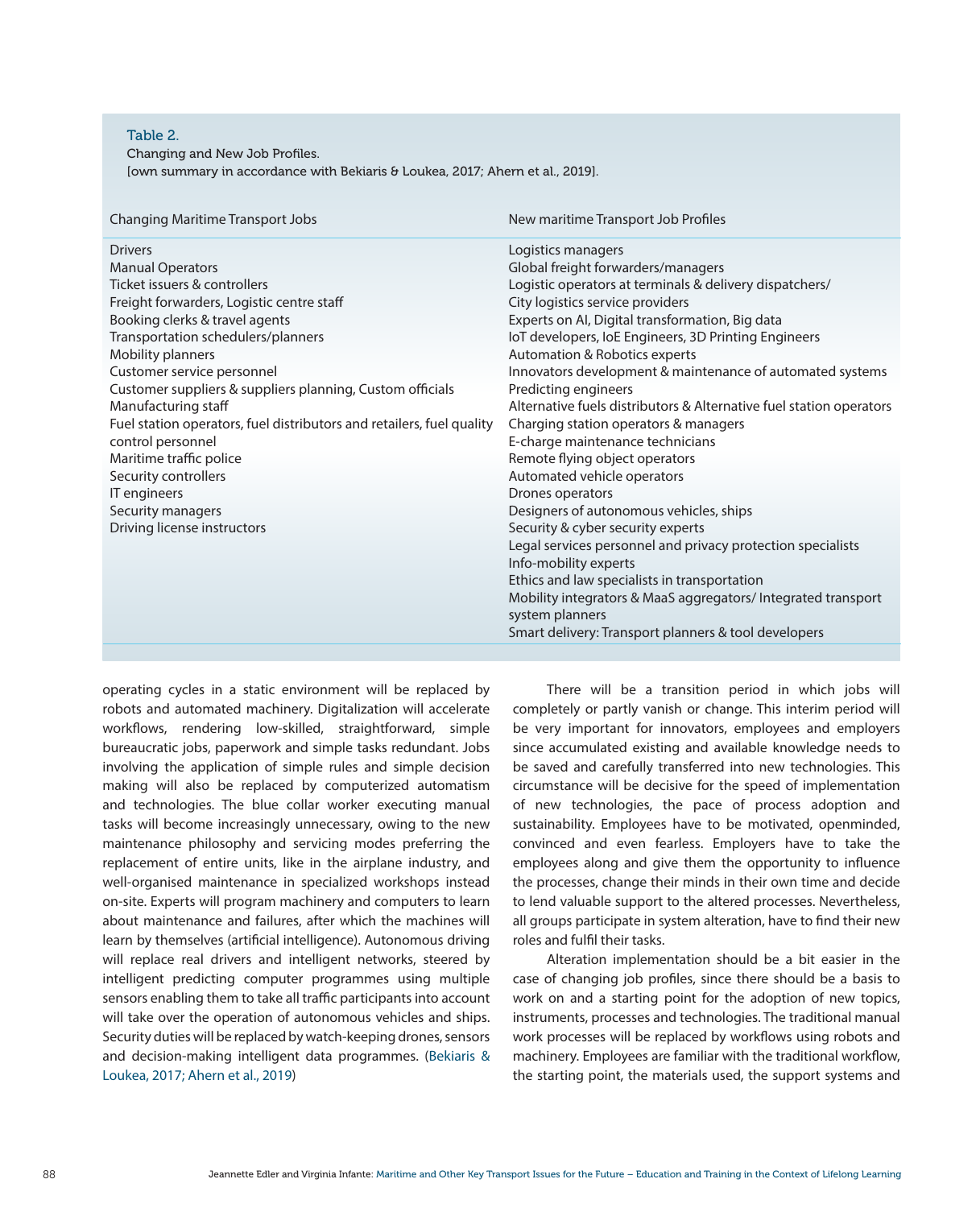the procedure until the product is manufactured or achievement realized. Parts of this traditional flow could be easily replaced owing to knowledge and established procedures. Furthermore, innovation has always been a part of work and there has always been awareness that job profiles are living, not frozen, fixed and unchanging.

However, the introduction and the establishment of new job profiles will be a more challenging process. Completely new systematic, technological, economic, legal and ethical issues will emerge, as well as crosscutting tasks. New curricula have to be compiled, appropriate conditions defined, prerequisites met, lecturers and trainers educated and national bodies involved in the approval process.

There is a need for further sustainable employment of people who already work in this area and are losing parts of their job profiles. According to these findings, there is a need for the training and education of people whose jobs are changing, as well as for the implementation of new education and training courses for emerging jobs.

Elderly people should be motivated and encouraged to pursue lifelong learning, have an intrinsic motivation to learn about new topics and technologies in order to be up to date with their jobs and flexible enough for the employment market. This is not the sole responsibility of the employees, but of the employers as well, in the sense of good governance, responsible and sustainable human resources policies.

There are different levels of knowledge, different working conditions, levels of knowledge, skill and technologies used across Europe. For different reasons, employees need individualized training schemes for successful learning, motivation and sustainable training, as well as to maximize the effectiveness of the training and education for the employer. Additionally, there is also a lack of training and education courses for future job profiles.

Lifelong learning is a key factor if one does not want to miss the boat.

### 3. LIFELONG LEARNING

The international framework for lifelong learning and training refers to the work of the OECD, UNESCO, ILO and the EU. The European Commission Communication "Making a European area of lifelong learning a reality", published in November 2001, is the main EU document on lifelong learning. This document emphasizes the importance of lifelong learning for four objectives: personal fulfilment, active citizenship, social inclusion and employability/adaptability.

Lifelong learning includes all purposeful learning activity, whether formal, non-formal or informal, undertaken on an ongoing basis with the aim of improving knowledge, skills and competence.

The European organisation for education, including lifelong learning, is the "Education, Audio-visual and Culture Executive Agency" (EACEA) supported by the Eurydice Network (EURYDICE) (Council EU, 2015), which facilitates European cooperation in the field of lifelong learning by providing information on education systems and policies in 38 countries and by producing studies on issues common to European education systems.

## 3.1. Legal Framework

There are many legal and political provisions in the European framework, like the relaunched Lisbon Strategy 2005, the Recommendation of the European Parliament and of the Council from December 2006 on Key Competences for Lifelong learning (2006/962/EC), the Conclusions of the Council on education and training from May 2009, the Education and Training 2010 Work Programme, the European Employment Strategy, the European Commission's 2007 Communication on the Integrated Guidelines for Growth and Jobs (2008-2010) and the Europe 2020 strategy, aiming to create "an agenda for new skills and jobs", the Strategic framework 2020 and the Framework for education and training (ET 2020). The "Europe 2020 strategy for smart, sustainable and inclusive growth" contains integrated economic and employment guideline number 8 on the development of skilled workforce in response to the needs of the labour market and promotion of job quality and lifelong learning. Moreover, the Commission adopted the proposal for a new Recommendation on Key Competences for Lifelong learning on 17 January 2018. All EU documents acknowledge that lifelong learning is a strategic issue for the EU and some set benchmarks for the participation in education and training for 2020.

#### 3.2. Benchmarks for Participation in Lifelong Learning

In May 2002 the Council adopted the "Reference Level of European Average Performance" (Benchmark) in the framework of the "Education and Training 2010" lifelong learning process: "In a knowledge society individuals must update and complement their knowledge, competencies and skills throughout life to maximise their personal development and to maintain and improve their position in the labour market. – Therefore, by 2010, the European Union average level of participation in lifelong learning, should be at least 12.5 % of the adult working age population (25-64 age group)."

The "Strategic Framework for European Cooperation in Education and Training" adopted in May 2009 also contained a benchmark for adult participation in learning to be achieved by 2020. According to this main goal, the average of at least 15 % of adults aged 25 - 64 should participate in lifelong learning. Both benchmarks were ambitious. This figure was reached neither in 2011, nor in 2016. (Adult Participation…, 2016) Adult learning

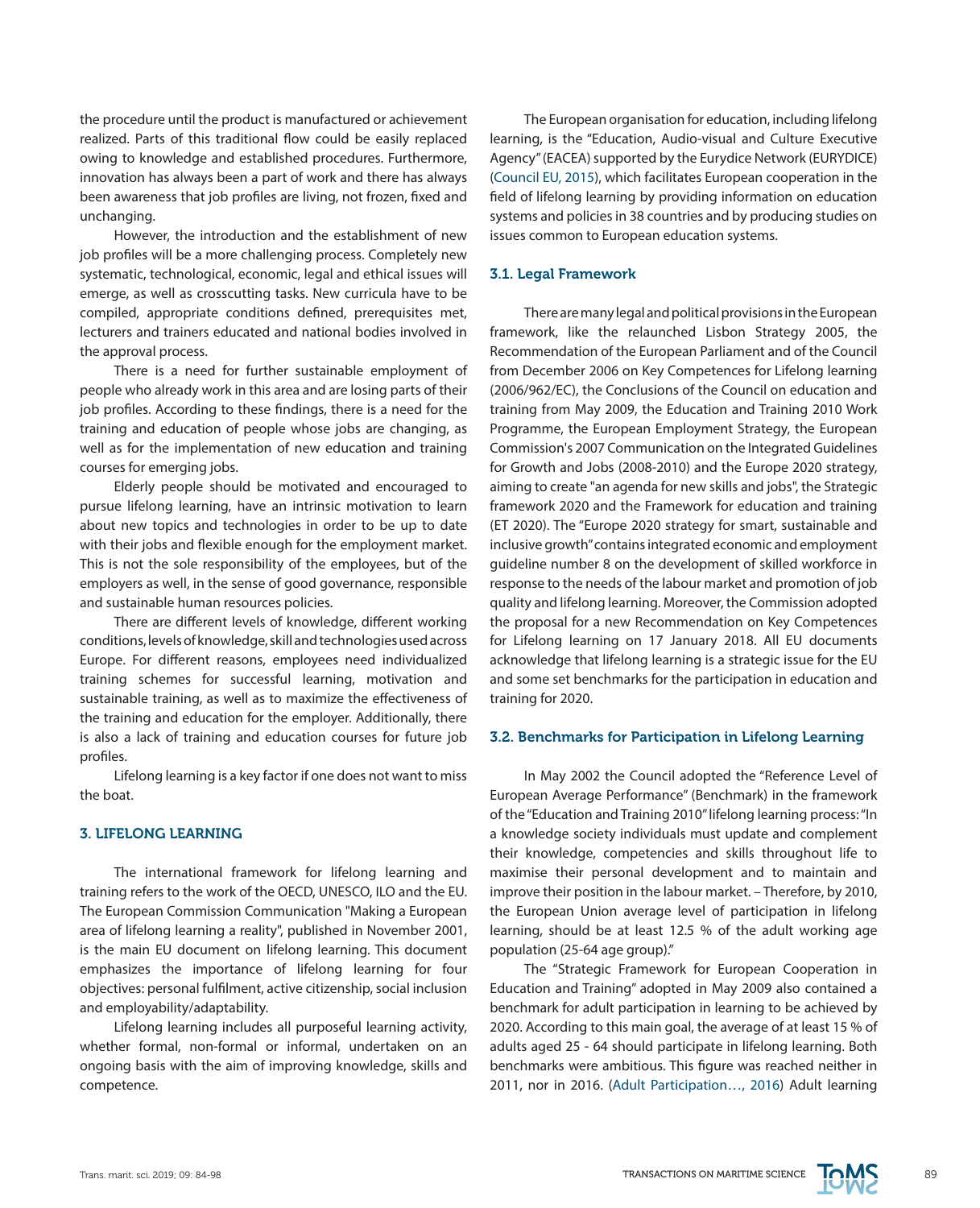statistics in the European Union (EU) are based on data collected through the labour force survey (LFS) and the adult education survey (AES). The Adult Education Survey (AES) is one of the main data sources for EU lifelong learning statistics. In this context adult learning means the participation of adults aged 25-64 in lifelong learning. Four forms of further educational activities were formulated:

courses or courses at work or leisure,

short-term educational or training events, like lectures, trainings, seminars or workshops,

on-the-job training (e.g. scheduled instructions or training by supervisors, colleagues, through trainers or teletutors),

private lessons during leisure time (e.g. driving lessons for driving license, coaching lessons in sports, music lessons, tutoring lessons).

In the AES, lifelong learning, limited to the 18-64 year old group, is the starting point for capturing various learning. On the conceptual basis, the CLA (Eurostat 2016) includes three types of learning: Formal Education (FED, means regular or formal learning), Non-Formal Education (NFE, contains continuing education) and Informal Learning (INF). These three different types of learning vary depending on the degree of their organisation. (Bilger, Behringer & Kuper, 2013)

#### 3.3. Labour Force Survey (LFS)

The reference period for participation in (formal and nonformal) education and training are the four weeks immediately preceding the interview, as is usual in the LFS. In 2016 in the EU-28, the share of persons aged 25 - 64 who participated in education or training was 10.8 %; which is 1.7 % more than in 2011. Denmark, Sweden and Finland had much higher shares of adults´ participation in lifelong learning in the four weeks preceding the interview. The Netherlands, Estonia, Luxembourg and France were the only other member states of the European Union to reach the 15 % benchmark. In Austria and the United Kingdom the participation rate in 2016 came close to the 15 % benchmark with 14,9 and 14,4 % respectively. Romania, Bulgaria, Slovakia, Croatia, Poland and Greece have the lowest rates of adult participation in lifelong learning with 4.0 % or less. In the EU-28, women´s participation rate of 11.7 % in 2016 was higher than the men's 9,8 %. However, it should be pointed out that the shares for both were higher in 2016 than in 2011. (Vemuri, 1993)

#### 3.4. Adult Education Survey (AES)

Information about education and training is also available from the AES. The data shall be interpreted in addition to the LFS which contains information about participation in education and training in the four weeks before the survey interview. The difference between the methods used by the AES and the LFS is the reference period, i.e. the LFS is concerned with participation in education and training during the 12 months preceding the survey interview. Furthermore, the AES is carried out only every 5 years. According to the AES 2011, 40.3 % of persons in the EU-27 aged 25-64 took part in education and training (during the 12 months preceding the interview), the majority of which was nonformal. Participation rates in education and training in the EU-27 were almost the same for men and women. While in Finland, Latvia and Lithuania women participated in education and training more frequently, men had higher representation shares in the Netherlands and Germany. In 2011 the participation rates of younger persons (aged 25–34) in the EU-28 were nearly twice as high as those of older employees (aged 55–64). (AES, 2011)

The three most cited among the eleven obstacles to participation in education and training are:

- • no need for training (50.0 % in the EU-27)
- lack of time due to family responsibilities (20.9 %)
- and conflict with work schedules (18.0 %). (AES, 2011)

Judging from the legal framework and the ambitious benchmarks, access of European employees to lifelong learning varies significantly and there is a considerable difference between northern and southern countries, as well as in their economies. Employees who live in the north have a better chance of taking up future trends, improving their employability and taking next career steps, and employers in the north invest not only in modern technologies, but in human resources as well.

### 3.5. Lifelong Learning Strategies

"You can´t teach an old dog new tricks- can you?"

Lifelong learning and training means all learning activities undertaken throughout life to develop competencies and qualifications, with the aim of improving knowledge, skills and/ or qualifications for personal, social and/or professional reasons.

## 3.5.1. Advantages and Obstacles for the Society, Employers and Employees

Lifelong learning and training are advantageous for societies, employers and employees. The advantages of lifelong learning are manifold: societies benefit from employees who share new technologies, from new impulses and other branches. Lifelong learning increases mobility, internationality and employability. Less time is lost due to sicknesses, insurance and social system costs decrease. Incentives for employers, like grants or tax benefits, could be provided by the state. Certificates, keeping the human resources and preserving accumulated knowledge. Motivation increases and fluctuation decreases, improving the independence of companies. Other advantages for the employer are increased critical thinking, problem solving, preparedness and willingness to work. As for the employees, the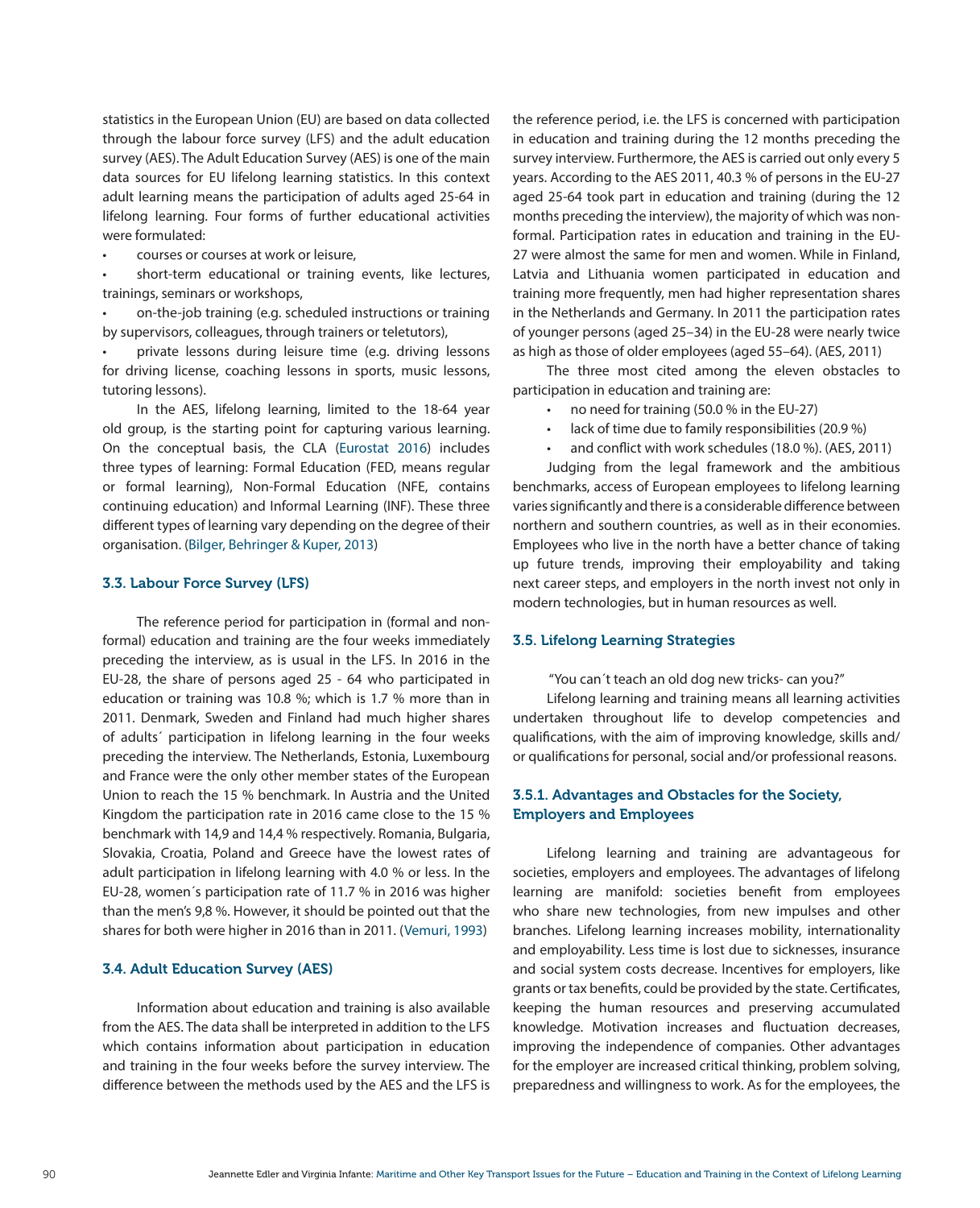advantages of active participation in lifelong learning are high qualification, ability, eligibility. Added values for the employees could be incentives like paid leave for education, more vacation or even higher wages.

On the other hand, lifelong learning and training have to overcome the same obstacles as societies, employers and employees.

It is not an overstatement to say that the availability, quality and quantity of a society's technical infrastructure could be obstacles, as could the acceptance of appreciation of lifelong learning, social motivation and financial support by the administration and existing conditions like employment and qualification. With respect to employers, the four greatest obstacles are the loss of working hours, personal gaps, costs and organizing efforts. Furthermore, there is fear of overqualification of personnel, interlinked with the fear for turnover and fluctuation, and last but not least, fear of leadership problems in case of smart employees. Obstacles encountered by employees are money, effort, time, fear of asking the boss, bureaucracy, demotivation, lethargy. Some employees also have fear of the new or fear of failure, and problems with the acceptance of personal and professional setting and environment.

#### 3.5.2. Half Life of Knowledge

An individual's available knowledge changes throughout his/her life. That's another reason why everyone needs lifelong training. Current expertise and knowledge become irrelevant, incorrect or lost over time. While half of the knowledge obtained in school is lost after 20 years, 50 percent of knowledge gained at the university is forgotten in 10 years. The value of professional expertise plummets by 50 percent after 5, technical knowledge after 3 and IT expertise after 1 – 2 years. As for content relevance, knowledge from the field of mechanical engineering can be said to become incorrect or obsolete after 20, medical knowledge after 10, traditional marketing after 7 years and social media marketing after 1 year or less. (Vemuri, 1993)

## 3.5.3. Social Lifelong Learning Framework

The framework of lifelong training includes aspects like legal requirements, the mandatory nature of the course or lack thereof, the time aspect, costs and duration, as well as the existence of standards for courses, their content and objectives, or lack thereof.



#### Figure 1. Social lifelong learning framework.

External reasons for lifelong learning in the maritime sector could be mandatory, like obligations under international law, such as the STCW-Convention, the related SOLAS codes or national regulations. Another external, but compulsory reason could be - depending on the requirements of industrial standards like BIMCO and INTERTANKO - company policies, taking into account accidents, extraordinary political developments like refugees in the Mediterranean, 9/11, pirates or environmental concerns.

#### 3.5.4. General Lifelong Learning and Training Content

In the following scheme all content-related aspects of lifelong learning are visualised. There are competences and skills falling under the heading health (3 types of grey) in which individuals should be trained and educated, although the team (dark grey) is also an important aspect which should be involved in lifelong training. The lifelong training process is characterised

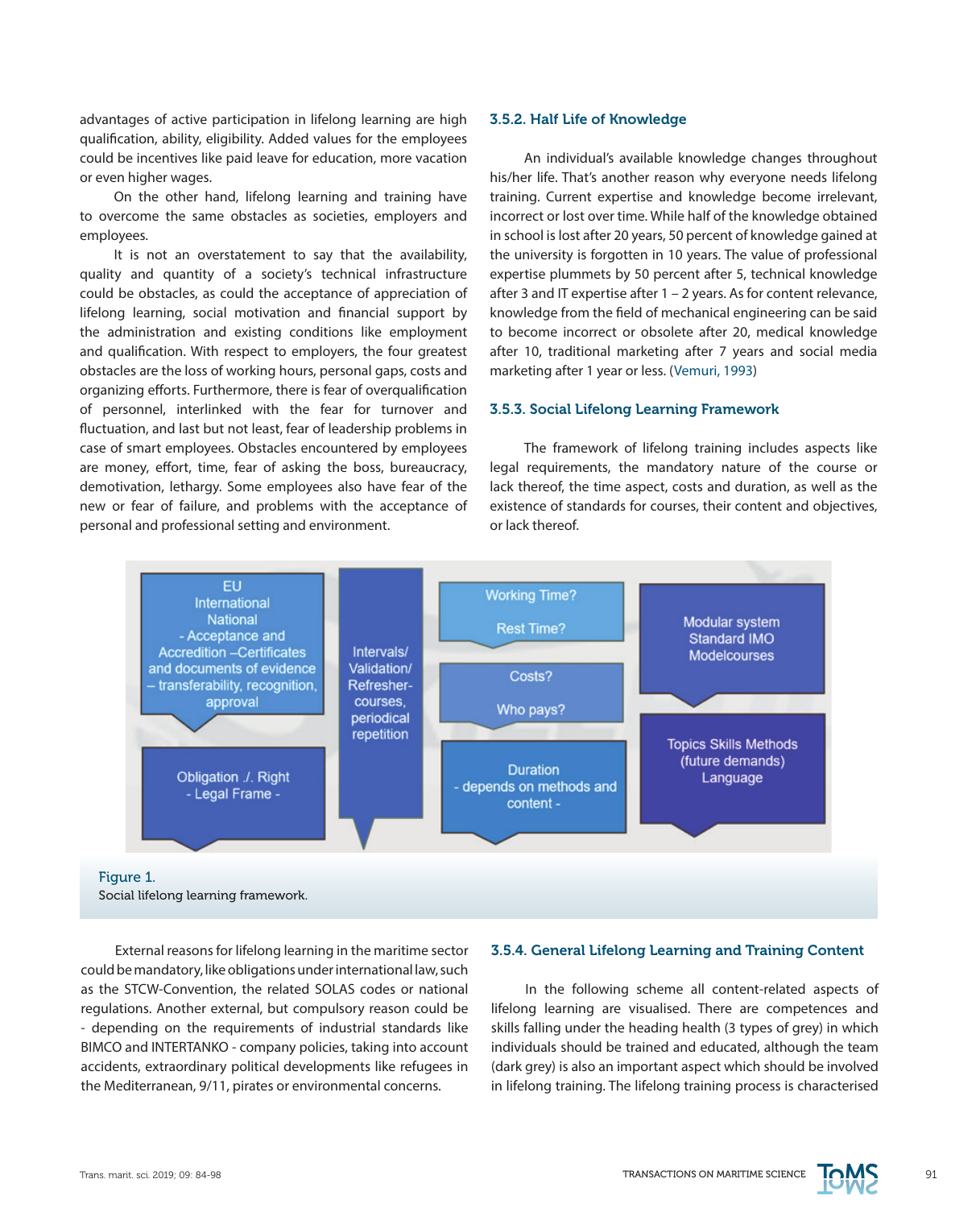

## Figure 2.

Lifelong learning and training content columns scheme.

## Table 3.

Time-related training schemes..

| Category                                                                                                                     | Minimum                                                                                                                       | Intermediate                                                                                | Maximum                                                          |  |  |
|------------------------------------------------------------------------------------------------------------------------------|-------------------------------------------------------------------------------------------------------------------------------|---------------------------------------------------------------------------------------------|------------------------------------------------------------------|--|--|
| According to legal<br>Requirements                                                                                           |                                                                                                                               |                                                                                             |                                                                  |  |  |
| Interval                                                                                                                     | STCW refresher all 5 years + new courses or<br>training by the job (familarization)                                           | All 2-3 years                                                                               | Monthly, every half year                                         |  |  |
| Content                                                                                                                      | Education and Training only according to the<br>law (mostly knowledge-oriented), general                                      | Minimun Variant $+$<br>knowledge, skills, team,<br>general and object<br>related individual | Intermediate Variant +<br>individual needs oriented              |  |  |
| Duration                                                                                                                     | According to the law                                                                                                          |                                                                                             | $\frac{1}{2}$ day-a few days, depending<br>on object             |  |  |
| Orientation                                                                                                                  | According to the law, general                                                                                                 | Needs of company                                                                            | Needs of trainee and company,<br>individual                      |  |  |
| Sustainability /<br>Preservation of<br>knowledge, skills                                                                     | According to the law suficient, but less<br>effective, not suitable e. q. for ICT                                             | ICT conform                                                                                 | Best variant, enough time for<br>refreshment of various contents |  |  |
| Growth of<br>knowledge, skills                                                                                               | Only according to the law, topics identified<br>by authorities, administration, less growth<br>because of less time / periods | Corresponding to<br>interval and objects,<br>better than minimum                            | Excellent possibilities                                          |  |  |
| Actuality                                                                                                                    | Sufficient, but sometimes delayed because of<br>slow law enforcement                                                          | More actual                                                                                 | Up to date, also including<br>newest technologies                |  |  |
| Costs                                                                                                                        | According to the law, at first sight minimum<br>effort but                                                                    | More expensive than<br>minimum variant on first<br>sight, but                               | More expensive variant, but<br>only on first sight               |  |  |
| (+ (in principle) "unvalidated" informal learning by the way in all variants, only depending on the person him - or herself) |                                                                                                                               |                                                                                             |                                                                  |  |  |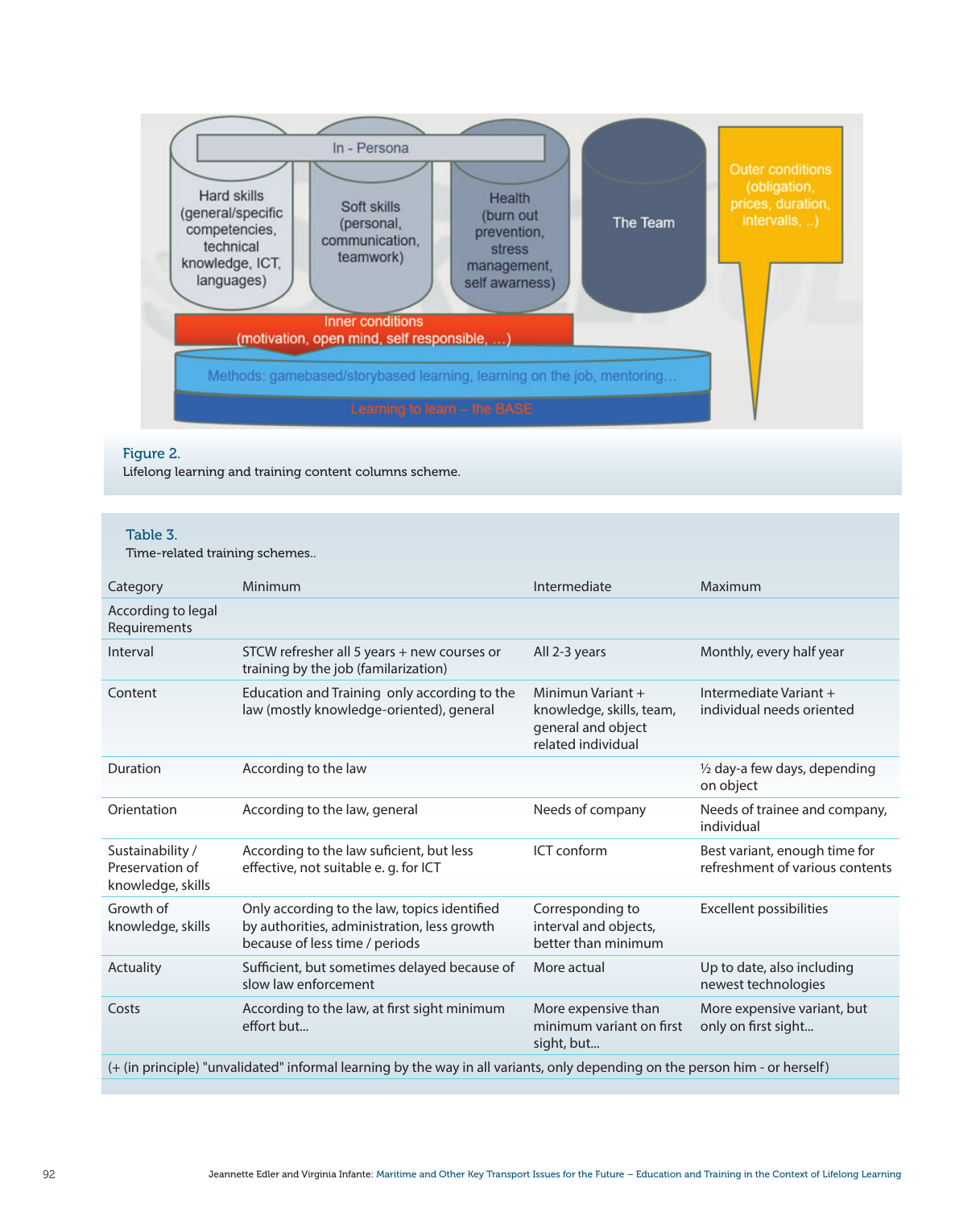by inner (orange) and outer conditions (yellow). Various methods used in lifelong training are suitable for the education and

There are three time-related lifelong learning schemes. The minimum version, barely meeting the legal requirements with a long term horizon and the intermediate alternative with midterm brushing up of knowledge and soft skills, as well as further qualification, depending on the work and the position, are not preferable. The maximum short-term version includes continuous, e.g. half a day per month, 1 day every 3 or 6 months, mixed and need-oriented content, involving the repetition of basics and the acquisition of new know-how, improvement of soft skills, health awareness and team aspects. It provides sufficient time to take a look at the shortcomings and needs of the team and the company, further qualification and development of individual employees, the team and the company. The performance, work force, quality of the work, employee satisfaction and know-how of the employees and the company improve when the periods between lifelong training courses decrease. Table 3 shows the differences between several time-related schemes in terms of several aspects, like legal requirements, content, duration, orientation, sustainability, growth of knowledge and skills, actuality and costs.

The maximum, short-term variant is the most preferable.

## 4. ASSESSMENT OF LIFELONG TRAINING SCHEMES IN THE TRANSPORT SECTOR

In the light of future trends and bearing obstacles in mind, the partners of the Skilful project devised novel training schemes for low to medium skilled transport professionals, with the aim of meeting the requirements of future transport systems and the needs of adult transport professionals by providing lifelong training schemes enhancing quality and transparency, and promoting the recognition of competencies and qualifications to increase the mobility of learners and employees. (Ahern et al., 2019) The use of ICT/C-ICT on-board technologies, cyber security, technical inspection and maintenance of clean ships and infrastructures by the relevant technical staff, environmental issues like alternative fuels and alternative propulsion, new shipping routes and new approaches for infrastructure managers and intermodal terminal and logistics experts, are some of the content-related aspects of lifelong training schemes. (Ahern et al., 2019)

A questionnaire with 27 different question types (open or closed, yes, no, no answer, alternative 1, 2, etc.) was designed to be answered by institutions which organize lifelong learning courses in the framework of the Skilful project, inquiring about used or planned methods, communication tools and motivating parts and aiming to get further detailed information on the characteristics of lifelong learning courses and the awareness of the institutions proposing and offering courses. The answers were given using the mysurvio.com internet platform.

training of adults. The necessary basis for every lifelong training is the ability and competence of "learning to learn".

The courses are dispersed across Europe, since proposing and offering institutions are located, for example in Germany, Slovakia, Lithuania, Finland and Spain. The institutions planned, structured and prepared various courses in anticipation of future trends in the transport industry, striving to meet the requirements of changing and emerging job profiles. Due to the preparation of various courses, the selected and preferred tools, instruments and studied methods were mentioned in the answers. Sometimes the answers were influenced by the organisers who opted for the use of strict frames and tools, or by the surroundings and prerequisites. The lecturers often offered answers from their lectures, selected their preferred methods and even conclusions from other former courses or participants' wishes in feedback forms were included in the solutions and methodological and structural frames or course boundary conditions. Finally, the answers were collected, structured and are presented below as assessment results.

## 4.1. Methods Used in the Lifelong Learning and Training for Adults

Methods used in lifelong learning courses offered by institutions, limited to the Skilful Project, vary from knowledgebased methods and learning to learn, to evaluation, feedback and knowledge consolidation. Course descriptions contain concrete methods, provide information on the general way in which adult participants are taught in the specific training course and main approaches used in the lectures. The individualisation and adaptation of training content to participants' needs and requirements, issues raised during training, as well as to the level of their understanding, depending on the background of the participants, is important. The different solutions used in the training courses were analysed using the objects of lifelong training methods, ideas for motivation, practical parts and communication. The results of this analysis are summarized and presented in the section below.

Adults, being experienced workers and employees from every branch, do not need academic theories –rendered unnecessary by their experience and real understanding of the job requirements, Instead, they need lectures which combine new theories, help them refresh the knowledge they need, using practical and real experienced-based learning elements.

For this reason, different type of learning approaches would be the best solution in daily life and lifelong training. Smart education enables smart learners to meet the needs and successfully cope with the technologies used at the workplace and necessary for life in the 21st century.

Asked which types of "traditional" lecture parts were included in the courses, the offering institutions replied: knowledge transfer by frontal teaching in seminar form,

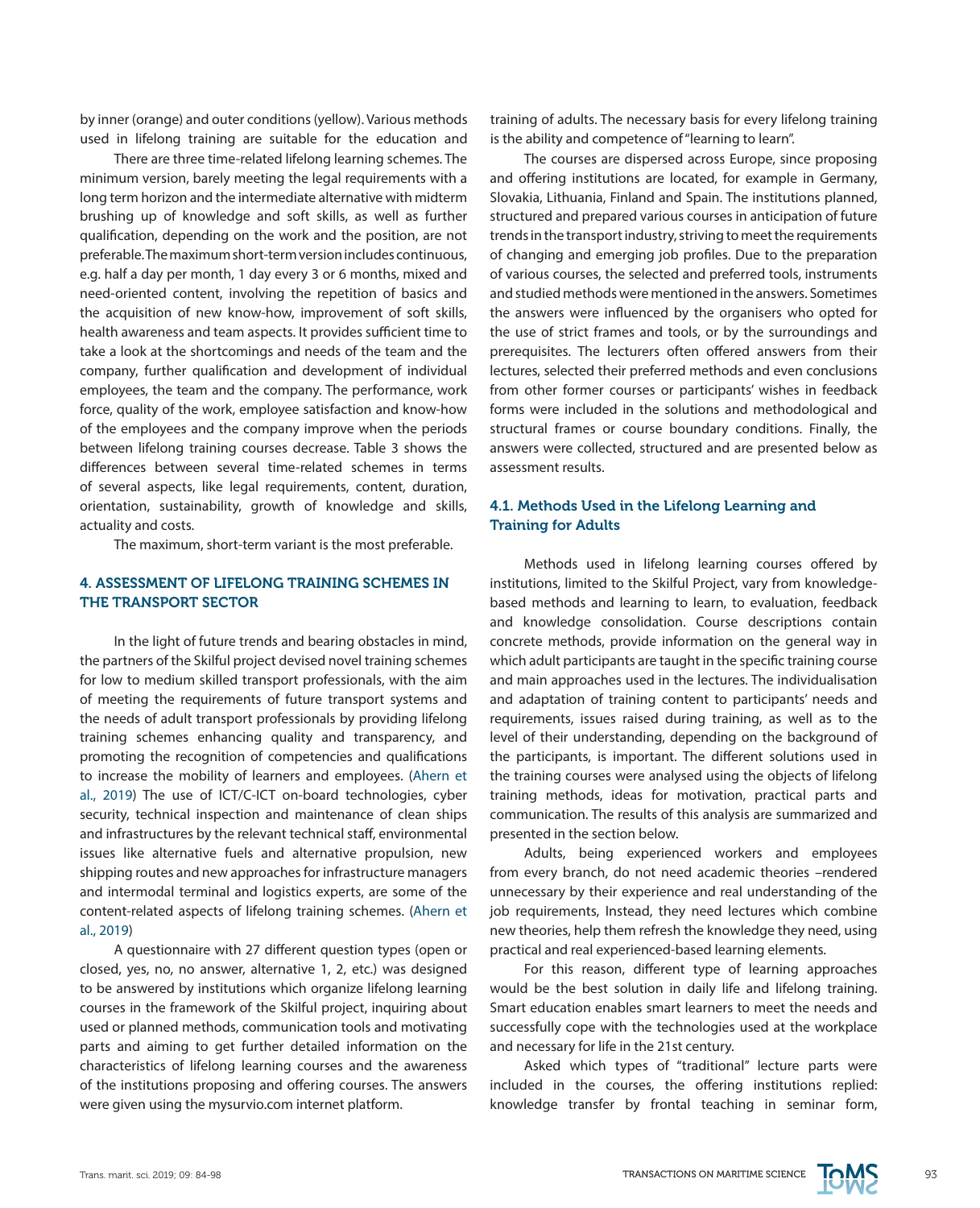introduction (including technical introduction of the training systems and reasoning behind the course, explanation of current learning methods and the experiences of other trainees with the training), individual lecturing and traditional individual preparation of open questions. "Traditional" supporting learning methods were indicated as lectures supported by a presentation programme tool with slides, but including lots of pictures or lectures supported by short video clips. The use of visual aids, handling simulations and games are also frequently mentioned as good tools. Case studies, where applicable, are another good method, as is scenario/story-based learning. In all the offered courses, the institutions thought it very important to use different methods during the day and even in the course of a single lesson or unit.

Communication-supported learning is one of the top learning tools for adults or experienced professionals. The lecturer can initiate topic discussions or ask questions. Discussions in the form of a roundtable, spontaneously proceeding discussions or personal experience reports are welcome instruments. The lecturer can introduce these developments in the classroom by encouraging the participants to speak up if there is something they do not understand, ask additional questions or by asking for feedback.

Both participants and lecturers often prefer teamsupported learning, such as collaborative/team-based learning or work in small groups.

Concrete varied, promising and adult suitable methods for application in traditional lectures, combining several elements and for different stages of the teaching and learning process are for example:

- **Science Fiction**
- **TABU**
- **Spectator**
- **Active Text Reading**
- Learning slogan
- Minutes paper
- Active structure
- Generating questions for examination/assessment
- Brainwriting.

The more technical a topic is, the more experienced, older, mixed or low-skilled the participants; since practice-supported learning is a very good alternative to traditional lecturer-led presentations, lectures should be enriched with practical experience like on-the-job training, experiential learning, learning by doing or simulation tools like virtual training for practical operations and new technologies, as well as practical exercises suitable for individual, pair and group work. The repetition of practical elements is a factor which guarantees the successful understanding and integration of the related content into the participants' practices and memory.

#### 4.2. Motivation for and in Lifelong Training Courses

Motivation can be improved by several methods. The ideas used in lifelong training courses include motivation by establishing suitable organisational framework, using communication, self-motivating and general motivating methods.

The organisational framework is in itself an opportunity to create new and strengthen pre-existent motivation. Some common rules apply: the lecturers have to be respectful to participants. The timetable or working plan should provide for the changes of lecturers and trainers during the day, and set aside sufficient time for discussion, reflection and exchange of experience. Organisers and lecturers should take into account the autonomy and personal responsibility of adult students. Knowing participants' backgrounds and utilising that knowledge in discussions can be a very strong instrument for opening up their minds and creating a positive learning atmosphere. As expected, boring topics should be taught taking into account their tediousness. An opportunity not to lose the participants' attention is the maxim "Legal aspects, yes - but free from time limits". In spite of participants being adults, a reward for well completed tasks or precise work, e.g. sweets, is always a successful tool.

The essential development of new skills, promotion at the workplace and the advantages of staying abreast of the current trends in decision-making are also promising. All participants should know why they learn, for whom and which advantages they may expect for themselves.

Emphasis on the opportunity to learn new technologies and features without reality or time limits, without stress and expectations, automatically results in the creation of positive, open-minded atmosphere. Lectures for older or unexperienced participants should take the form of a safe room, where mistakes are allowed and accepted, even desirable. In case of e-learning, computer- or web-based tools, the advantage of being able to study anytime and anywhere in the world, travel cost savings and no travel time should be proactively communicated.

The use of a clock, allowing the participants to see when the breaks are, and giving them an opportunity to interrupt the lecture whenever necessary, taking into account and meeting their need for short, flexible breaks which increase concentration, are other structural characteristics of adult learning. Organisers and lecturers should schedule short active breaks when using passive teaching methods and vice versa. The practical part should be scheduled after the lunch break, due to the decreased attention and concentration. One of the best advices is: laughter is very welcome!

Self-motivating ideas for adult courses are the introduction of course objects directly relevant for the participants' workplaces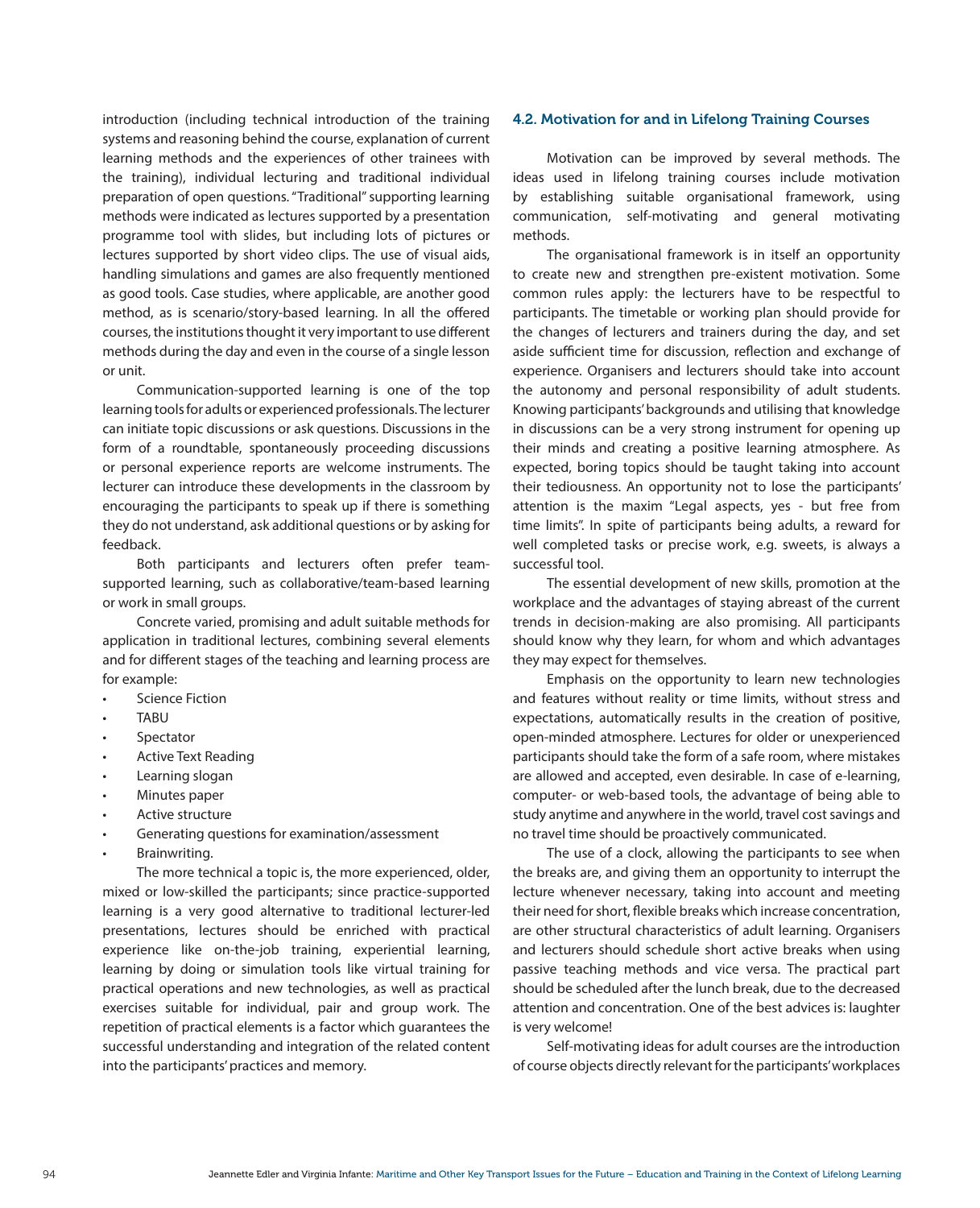and discussion. Participants find it motivating to know that the opinion of every last one of them is valuable; this inner feeling contributes to the courses´ success. Additionally, courses may allow participants to leave early if required by their activities. Success stories of people who upgraded their qualifications are a welcome motivational factor to be used in different stages of the course. Another motivating factor is the understanding that the improvement of skills makes participants more independent and responsible for specific levels of operative decision-making.

Understanding how new ideas and business changes were developed, the knowledge of the decision-making processes, opening the participants to new ideas, improvements based on the use of artificial intelligence and the manner of their introduction by responsible company managers can contribute to sustainable implementation.

General motivating methods are, e.g. learning mainly based on practical methods, case studies, making course objects relevant for participants, including as many practical examples as possible, no theory without practical implementation/example. Other motivating aspects are: guessing when objects will be introduced using an estimation task, the anticipated results at the end of the lesson, the timing of the teaching and explanation of individual objects, using different types of teaching and training and at least three different methods in the course of the lecture. Games or guesses can be perceived as welcome breaks in trainer-led lectures. The combination of theory and emotions, e.g. storytelling or the use of different sorts of materials, references, infographics, short videos, lectures, podcasts and other resources, can make lessons more interesting. Institutions also offer new online methods of learning and gaining competencies, as well as virtual learning platforms, to engage more people. The use of current IT-oriented decision support tools is a good practical opportunity for updating one's technical skills. High level of interaction during e-learning, achieved by making available different discussion forum threads or a chat tool for interaction among trainees and trainer and discussion about course contents, can be motivating. The use of new technologies (tablets and apps) is a guarantee of greater involvement.

#### 4.3. Practical Parts of Lifelong Training Courses

Alternating methods containing interchanging active and passive parts, shifting between interaction in groups, in pairs or individual work, complete each lecture with the practical postulates of lifelong training and future-oriented courses. Support by trainers includes introduction at the beginning of the course and individual prepping where required. Communication tools such as table top exercises and mini-workshop, are some of the popular practical course parts. Excursions can be used to this end, e.g. visits to transport companies, logistics terminals and manufacturers. The organisation of course activities in special educational centres and teaching in other locations, as well as the use of laptops or mobile devices represent a valuable diversifications of classroom-centred schedules.

Several practical exercises should be incorporated, including observation and discovery, not only observing, but handling actual equipment or using the practical parts of the course for medical care and first aid training by incorporating real exercises involving the treatment of typical injuries into occupational health training, practical training for several circumstance in the fire hall, on-the-job training, e.g. in the port; training should consists of introduction, sample, training and test from all its part. The use of laboratories as practical parts is also valid, and may include the conduct of actual experiments at real labs (chemical, ...) or the use of labs equipped specifically for the training of transport experts and workers. Simulation or virtual training are likewise often used as practical lesson parts, involving simulation tools or training by (driving) simulators, virtual learning of technical details in the framework of the learning-by-doing methodology may include 3D models of transport modes and tools.

### 4.4. Communication

With respect to communication, organisers and lecturers are invited to begin with various "Openers" – starting the day with a short self-introduction of participants, with topic-pertinent information or completely random, unexpected facts, because they will be spending the entire day together. One popular opener is completing the sentence "I´m here today although / because … " or the expectations of the course worded as a weather forecast. Bringing up own issues and ideas related to the lecture increases motivation and subjective involvement.

Adults are valuable participants; asking them for feedback and having them introduce themselves at the beginning of the course can be used as a tool for demonstrating respect. Another communication method at the end of the lecture is a joint short evaluation involving all participants, feedback with hints for improvement, as well as praise for a work well done.

Communication is a very important constituent of the lifelong training because the employees already have experience in their working fields, and their knowledge and experience are very useful. Courses must include parts in which participants can exchange experiences. The teachers must provide motivation and create opportunities for communication, e.g. by using provocative questions, guesses, asking for opinion or experiences. Communication, as group conversation, must be included in every lesson, minimum 10-15 minutes.

The general communication framework implies necessary interaction with the participants. The lecturers and trainers have

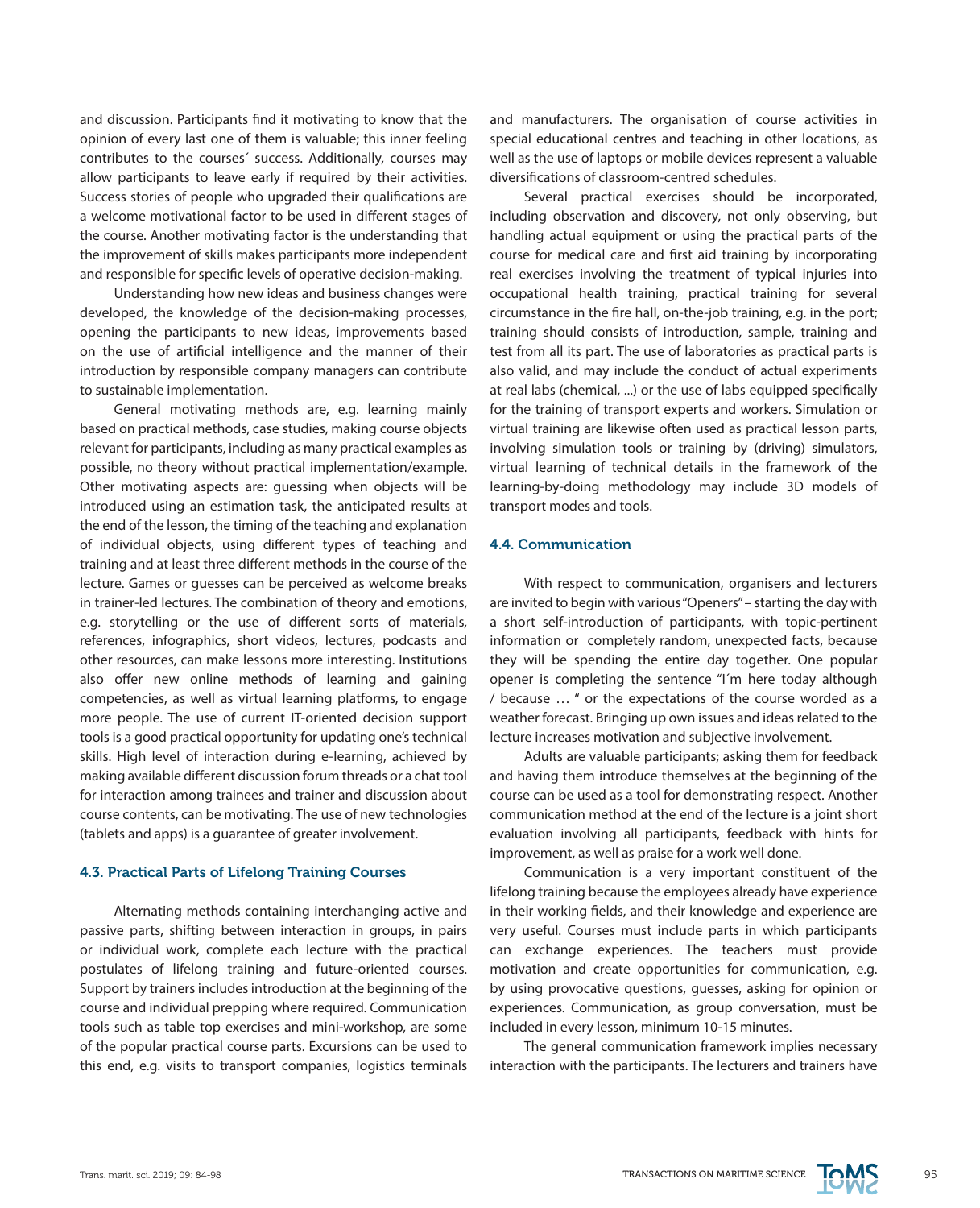to be motivated to integrate communication into their lessons. Examples of communication events are, for example, introducing the participants and talking about their professions and job experience ("welcome opener"), frontal teaching in seminar form, analysis and the presentation of case studies by participants, opportunity to ask questions and express concerns during lectures or even prepared questions/discussion topics for each topic area. Lunch breaks should also be used as an opportunity for topical discussion, background variability may later be included into discussions, trainees should be given an opportunity to converse with the trainer individually, mini workshops may be organised after each subtopic to encourage comprehensive discussion on the topics just learned, to exchange understanding and experiences. There should be a question & answer session, as well as the final workshop organised at the end, where experts can share their experience.

Evaluation and feedback are also common communication events. At the end of the day or course, the participants get the "last" word, where they say what they have learned during the course or give feedback to the trainer and closing remarks at the end of the day or several times. A prepared questionnaire as feedback for the course can be a useful support for the communication part.

New learning methods and communication include, for example, personal contact when using e-learning platform, to share materials, download examples and interesting links to alternative educational sources, supplemented by the possibility of scheduling individual meetings with the lecturer to discuss his/her progress in the course. A discussion forum, as the main communication tool, or a chat, as complementary tool, facilitating more informal conversation, are also communication.

#### 5. CONCLUSIONS

The lifelong training aspects of future-oriented courses in the framework of the Skilful project cover various transport modes and future trends. (Bekiaris & Loukea, 2017; Ahern et al., 2019; Infante et al., 2019) In the light of future trends and bearing obstacles in mind, the partners of the Skilful project devised novel training schemes for low to medium skilled transport professionals, with the aim of meeting the requirements of future transport systems and the needs of adult transport professionals by providing lifelong training schemes enhancing quality and transparency, and promoting the recognition of competencies and qualifications to increase the mobility of learners and employees.

Lifelong training courses, not limited to the maritime or transport topic, will therefore include future-oriented contents, a good and practicable registration procedure providing all the necessary information for participants, organisers and lecturers. Qualified lecturers and trainers capable of tailoring course contents to the specific focus of the course and participants' requirements, giving excellent lectures with motivating parts, summarizing relevant learning material and offering real usable factors, delivering clearly structured lectures including introduction, main content, feedback or even assessment. Practical parts support the learning process for individuals and groups, and strengthen motivation which should be further improved by including remarks of concrete relevance for individual participants, their profession, area of work or even concrete workplace in every lecture. Both lecturers and participants recommend reserved communication parts for different reasons: lecturers for informal learning and as part of the lectures used to evaluate knowledge or strengthen motivation. Another important fact is reserved communication, planned and stimulated by lecturers, the chance for important social contacts which improve soft skills and can likewise be used to exchange experiences and learn from other participants. Participants mostly appreciate the possibility to exchange experiences and compare their own professional frameworks with those of other participants. There should be awareness and recognition of intercultural aspects due to globalisation and at best incorporation of suitable subjects. Lecturers should be able to meet the needs and requirements of mixed groups, e.g. participants from different age groups, with varying level of work experience, understanding and responsibility. A repetition or a new learning to learn method should always be included in the course. Lecturers should furthermore be able to use different, adult-suitable methods and alternate methods in the course of a unit. Focus on emotions to increase the motivation to learn and using various motivating methods will guarantee an interested auditorium for the lecturer.

Every single course should include the lifelong training aspects of the European Union like: communication in mother tongue, communication in foreign languages, mathematical competence and basic competence in science and technology, digital competence, learning to learn, social and civic competences, sense of initiative and entrepreneurship; and cultural awareness and expression.

## ACKNOWLEDGEMENT

J. Edler and V. Infante thank the European Union for the grant of the EU-Skilful project. (H2020 Research and Innovation action Topic: MG-8.3-2016 Assessing future requirements for skills and jobs across transport modes and systems Grant Agreement number: 723989 Start date: 01 October 2016 Duration: 36 months. Skills and competences development of future transportation professionals at all levels SKILFUL.)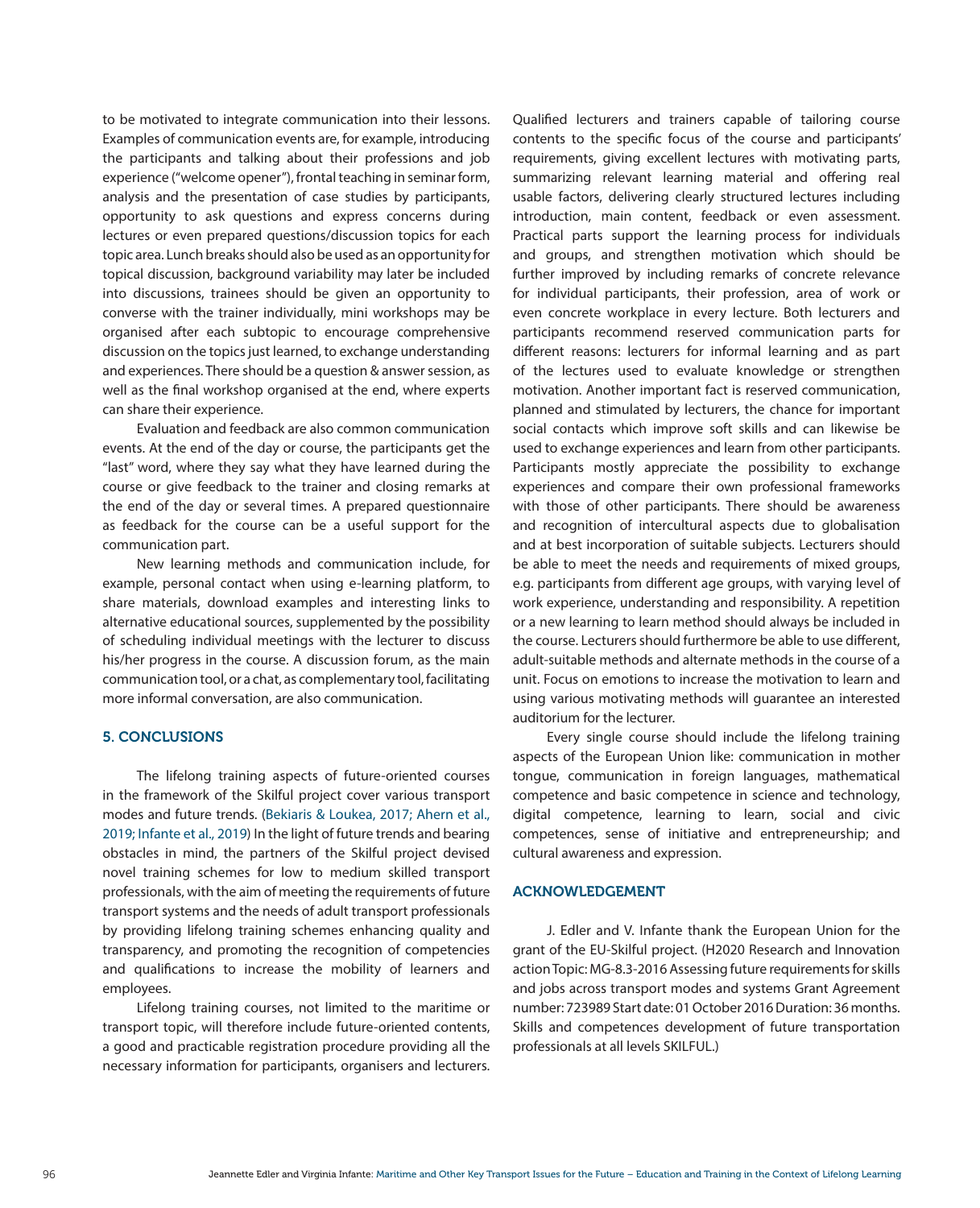#### REFERENCES

A work programme concerning maritime autonomous surface ships – a proposal for a regulatory exercise (MSC 98/20/2).

AAWA, 2016. Remote and autonomous ships: the next steps. Rolls-Royce, London. Available at: [http://www.rolls-royce.com/~/media/Files/R/Rolls-Royce/documents/](http://www.rolls-royce.com/~/media/Files/R/Rolls-Royce/documents/customers/marine/ship-intel/aawa-whitepaper-210616.pdf) [customers/marine/ship-intel/aawa-whitepaper-210616.pdf,](http://www.rolls-royce.com/~/media/Files/R/Rolls-Royce/documents/customers/marine/ship-intel/aawa-whitepaper-210616.pdf) last accessed on: February 10th 2019.

Acciaro, M. & Wilmsmeier, G., 2015. Energy efficiency in maritime logistics chains. Research in Transportation Business & Management, 17, pp.1–7. Available at: [http://dx.doi.org/10.1016/j.rtbm.2015.11.002.](http://dx.doi.org/10.1016/j.rtbm.2015.11.002)

Adult Participation in Lifelong Learning 2011 and 2016, Labour Force Survey Available at: [http://ec.europa.eu/eurostat/statistics-explained/images/3/39/](http://ec.europa.eu/eurostat/statistics-explained/images/3/39/Lifelong_learning%252C_2011_and_2016_%2528%25C2%25B9%2529_%2528%2525_of_the_population_aged_25_to_64_participating_in_education_and_training%2529_YB17.png) [Lifelong\\_learning%2C\\_2011\\_and\\_2016\\_%28%C2%B9%29\\_%28%25\\_of\\_the\\_](http://ec.europa.eu/eurostat/statistics-explained/images/3/39/Lifelong_learning%252C_2011_and_2016_%2528%25C2%25B9%2529_%2528%2525_of_the_population_aged_25_to_64_participating_in_education_and_training%2529_YB17.png) [population\\_aged\\_25\\_to\\_64\\_participating\\_in\\_education\\_and\\_training%29\\_YB17.](http://ec.europa.eu/eurostat/statistics-explained/images/3/39/Lifelong_learning%252C_2011_and_2016_%2528%25C2%25B9%2529_%2528%2525_of_the_population_aged_25_to_64_participating_in_education_and_training%2529_YB17.png) [png](http://ec.europa.eu/eurostat/statistics-explained/images/3/39/Lifelong_learning%252C_2011_and_2016_%2528%25C2%25B9%2529_%2528%2525_of_the_population_aged_25_to_64_participating_in_education_and_training%2529_YB17.png), accessed on February 10th 2019.

AEB White Papers, "Six Theories about how 3D printing will change logistics", 2016 (online) available at <https://www.aeb.com/intl/media/white-paper-3d-printing.php> (assessed 10 February 2019.

AES 2011, Available at: [http://eacea.ec.europa.eu/education/eurydice/documents/](http://eacea.ec.europa.eu/education/eurydice/documents/thematic_reports/179EN.pdf) [thematic\\_reports/179EN.pdf,](http://eacea.ec.europa.eu/education/eurydice/documents/thematic_reports/179EN.pdf) accessed on: February 10<sup>th</sup> 2019.

Ahern, A. et al., 2019. Deliverable D2.1 - Best practice on current and emerging training schemes, methodologies and tools in the transport sector and mapping to future training requirements and scenarios. Available at: [https://www.Skilfulproject.](https://www.Skilfulproject.eu) [eu,](https://www.Skilfulproject.eu) accessed on: February 10<sup>th</sup> 2019.

Argyros, D., Smith, T., 2013. Lloyds Register, Global marine Trends 2030. Available on: [http://www.lr.org/en/projects/global-marine-trends-2030.aspx,](http://www.lr.org/en/projects/global-marine-trends-2030.aspx) accessed on February 10th 2019.

Ascencio, L.M. et al., 2014. A Collaborative Supply Chain Management System for a Maritime Port Logistics Chain. Journal of Applied Research and Technology, 12(3), pp.444 – 458. Available at:

[http://dx.doi.org/10.1016/s1665-6423\(14\)71625-6](http://dx.doi.org/10.1016/s1665-6423%2814%2971625-6).

Bekiaris, A., Loukea, M., 2017. Deliverable D1.1 Future scenarios on skills and competences required by the Transport sector in the short, mid and long-term. Available at: [http://Skilfulproject.eu/library?id=78](http://Skilfulproject.eu/library%3Fid%3D78), accessed on: February 10<sup>th</sup> 2019.

Bilger, F., Behringer, F., Kuper, H., 2013. Einführung, in: Bilger, F. u.a. Weiterbildungsverhalten in Deutschland. Resultate des Adult Education Survey 2012. Bielefeld, pp. 13–23.

Blanke, M., Henriques, M., Bang, J., 2017. A pre-analysis on autonomous ships. Available at: [https://www.dma.dk/Documents/Publikationer/Autonome%20skibe\\_](https://www.dma.dk/Documents/Publikationer/Autonome%2520skibe_DTU_rapport_UK.pdf) [DTU\\_rapport\\_UK.pdf,](https://www.dma.dk/Documents/Publikationer/Autonome%2520skibe_DTU_rapport_UK.pdf) accessed on: February 10<sup>th</sup> 2019.

Castonguay, J., 2015. International Shipping: Globalization in Crisis. Available at: [http://www.visionproject.org/images/img\\_magazine/pdfs/international\\_shipping.](http://www.visionproject.org/images/img_magazine/pdfs/international_shipping.pdf) [pdf](http://www.visionproject.org/images/img_magazine/pdfs/international_shipping.pdf), accessed: February 10<sup>th</sup> 2019.

Cavotec SA, Automated Mooring Systems, 2017. Available at: [http://www.cavotec.](http://www.cavotec.com/en/your-applications/ports-maritime/automated-mooring) [com/en/your-applications/ports-maritime/automated-mooring,](http://www.cavotec.com/en/your-applications/ports-maritime/automated-mooring) accessed on: February 10th 2019.

Council, E. U., 2015. EACEA. Eurydice. Structural Indicators for Monitoring Education and Training Systems in Europe – 2015. Eurydice Background Report to the Education and Training Monitor 2015. Luxembourg. Available at: [http://eacea.](http://eacea.ec.europa.eu/education/eurydice/documents/thematic_reports/190EN.pdf) [ec.europa.eu/education/eurydice/documents/thematic\\_reports/190EN.pdf](http://eacea.ec.europa.eu/education/eurydice/documents/thematic_reports/190EN.pdf)

Deliverable D1.1 - Future scenarios on skills and competences required by the Transport sector in the short, mid and long-term. Available at: [https://www.](https://www.skilfulproject.eu/library) [skilfulproject.eu/library](https://www.skilfulproject.eu/library).

DHL Trend Research, 2016. 3D Printing and the future of supply chains. Available at: [http://www.dhl.com/content/dam/downloads/g0/about\\_us/logistics\\_insights/](http://www.dhl.com/content/dam/downloads/g0/about_us/logistics_insights/dhl_trendreport_3dprinting.pdf) [dhl\\_trendreport\\_3dprinting.pdf,](http://www.dhl.com/content/dam/downloads/g0/about_us/logistics_insights/dhl_trendreport_3dprinting.pdf) accessed on: February 14<sup>th</sup> 2019.

DNV GL Shipping, 2019. Digitalization of Shipping. Available at: [https://to2025.](https://to2025.dnvgl.com/shipping/digitalization/) [dnvgl.com/shipping/digitalization/](https://to2025.dnvgl.com/shipping/digitalization/), accessed on February 10<sup>th</sup> 2019.

DNV GL, 2019. The ReVolt. A new inspirational ship concept. Available at: [https://](https://www.dnvgl.com/technology-innovation/revolt/index.html) [www.dnvgl.com/technology-innovation/revolt/index.html](https://www.dnvgl.com/technology-innovation/revolt/index.html), accessed on: February 10th 2019.

EU Transport Policy, 2014. European Union. Available at: [https://europa.eu/](https://europa.eu/european-union/topics/transport_en) [european-union/topics/transport\\_en.](https://europa.eu/european-union/topics/transport_en)

European Commission, 2014. EU Transport in Figures: Statistical Pocketbook. Publications Office of the European Union. Available at: [http://ec.europa.](http://ec.europa.eu/transport/sites/transport/files/facts-fundings/statistics/doc/2014/pocketbook2014.pdf) [eu/transport/sites/transport/files/facts-fundings/statistics/doc/2014/](http://ec.europa.eu/transport/sites/transport/files/facts-fundings/statistics/doc/2014/pocketbook2014.pdf) [pocketbook2014.pdf](http://ec.europa.eu/transport/sites/transport/files/facts-fundings/statistics/doc/2014/pocketbook2014.pdf)

Grolinger, K. et al., 2016. Energy Forecasting for Event Venues: Big Data and Prediction Accuracy. Energy and Buildings, 112, pp.222–233. Available at: [http://dx.doi.org/10.1016/j.enbuild.2015.12.010.](http://dx.doi.org/10.1016/j.enbuild.2015.12.010)

Hagen, J.E., 2017. Implementing e-Navigation. Boston, p. 159, 165, 175, 183

Hiranandani, V., 2014. Sustainable development in seaports: a multi-case study. WMU Journal of Maritime Affairs, 13(1), pp.127–172. Available at: <http://dx.doi.org/10.1007/s13437-013-0040-y>.

Infante, V. et al., 2019. Deliverable D3.1 - Proposed future training curricula and courses for the Transport sector, Available at: <https://www.Skilfulproject.eu>, accessed on: February 10th 2019.

Jahn, C., 2017. Digitalization of Seaports-Visions of the Future. p. 1.

Lee, P.T.-W. & Lam, J.S.L., 2016. Developing the Fifth Generation Ports Model. Dynamic Shipping and Port Development in the Globalized Economy, pp.186–210. Available at:

[http://dx.doi.org/10.1057/9781137514295\\_8.](http://dx.doi.org/10.1057/9781137514295_8)

Müller, A., Karevska, S., 2016. EY: How will 3D printing make your company link in the value chain? EY's Global 3D printing Report 2016. Available at: [http://www.ey.com/](http://www.ey.com/Publication/vwLUAssets/ey-global-3d-printing-report-2016-full-report/%24FILE/ey-global-3d-printing-report-2016-full-report.pdf) [Publication/vwLUAssets/ey-global-3d-printing-report-2016-full-report/\\$FILE/ey](http://www.ey.com/Publication/vwLUAssets/ey-global-3d-printing-report-2016-full-report/%24FILE/ey-global-3d-printing-report-2016-full-report.pdf)[global-3d-printing-report-2016-full-report.pdf](http://www.ey.com/Publication/vwLUAssets/ey-global-3d-printing-report-2016-full-report/%24FILE/ey-global-3d-printing-report-2016-full-report.pdf), accessed on: February 13<sup>th</sup> 2019.

Parasuraman, R., Sheridan, T.B. & Wickens, C.D., 2000. A model for types and levels of human interaction with automation. IEEE Transactions on Systems, Man, and Cybernetics - Part A: Systems and Humans, 30(3), pp.286–297. Available at: <http://dx.doi.org/10.1109/3468.844354>.

Saxon, S., Stone, M., 2017. Container shipping: The Next 50 Years. Available at: [https://www.mckinsey.com/industries/travel-transport-and-logistics/our-insights/](https://www.mckinsey.com/industries/travel-transport-and-logistics/our-insights/how-container-shipping-could-reinvent-itself-for-the-digital-age) [how-container-shipping-could-reinvent-itself-for-the-digital-age](https://www.mckinsey.com/industries/travel-transport-and-logistics/our-insights/how-container-shipping-could-reinvent-itself-for-the-digital-age), accessed on: February 10th 2019.

Shaikh, S.A., 2017. Future of the Sea: Cyber Security. Available at: [https://www.gov.](https://www.gov.uk/government/uploads/system/uploads/attachment_data/file/663895/Futrure_of_the_Sea_-_Cyber_Security_Final.pdf) [uk/government/uploads/system/uploads/attachment\\_data/file/663895/Futrure\\_](https://www.gov.uk/government/uploads/system/uploads/attachment_data/file/663895/Futrure_of_the_Sea_-_Cyber_Security_Final.pdf) [of\\_the\\_Sea\\_-\\_Cyber\\_Security\\_Final.pdf](https://www.gov.uk/government/uploads/system/uploads/attachment_data/file/663895/Futrure_of_the_Sea_-_Cyber_Security_Final.pdf), accessed on: February 10<sup>th</sup> 2019.

Statistical Office of the European Communities, 2011. EUROSTAT: Employment of Transport Industry. Available at: [http://ec.europa.eu/eurostat.](http://ec.europa.eu/eurostat)